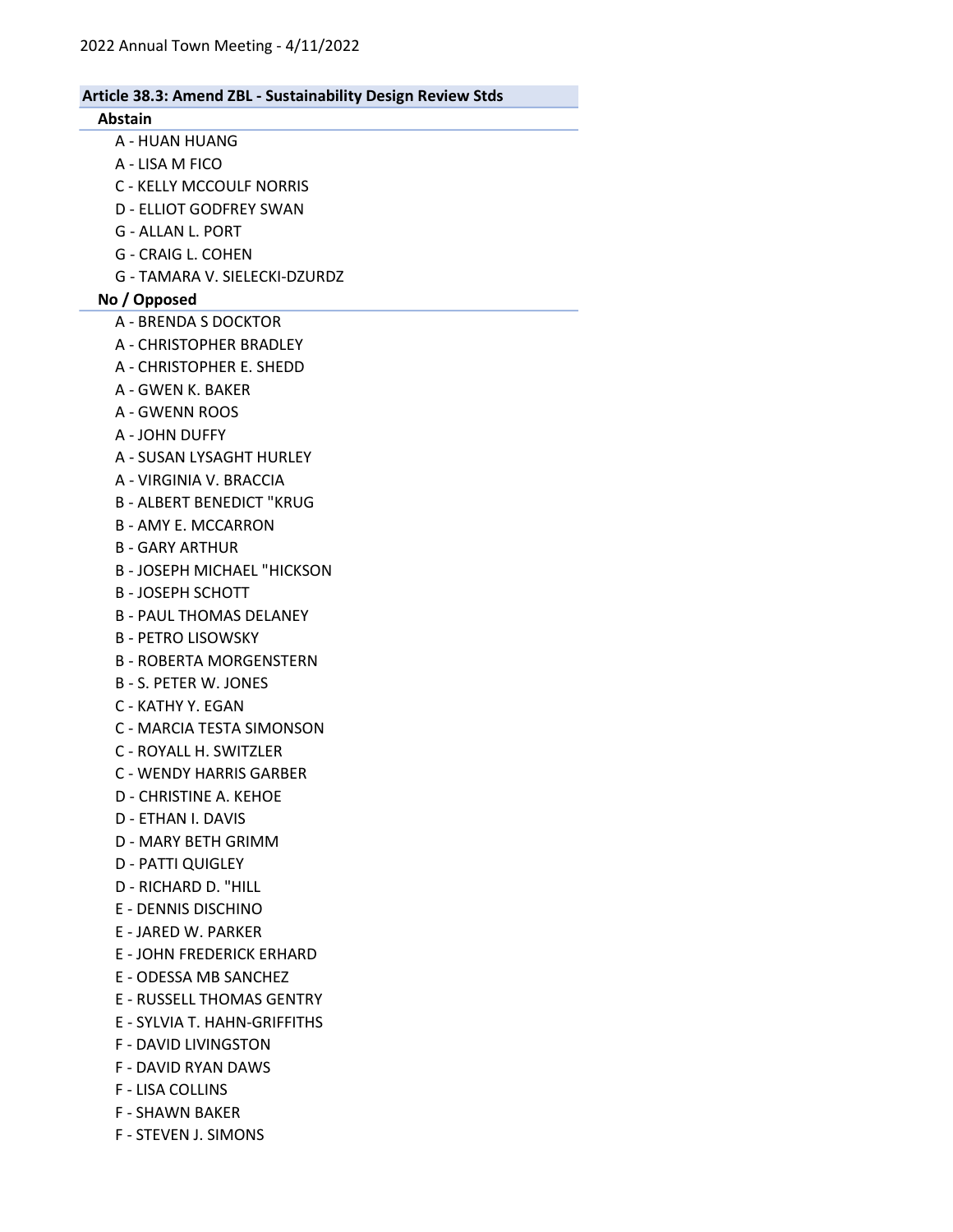- G FREDERICK W. SCHALLER G - HAROLD N. "KAPLAN G - JE'LESIA JONES G - RENEE B. O'SULLIVAN G - RUSSELL B. "ASTLEY G - THADDEUS A. HEUER H - JOANNE MCINTOSH H - THOMAS C. PICHER Yes / In Favor A - BARBARA D SEARLE A - BARBARA HIRSCH A - CORINNE M MONAHAN A - DUNCAN T. ANDREWS A - ELLEN F GIBBS A - ERIC W. PINSKER-SMITH A - KATIE A GRIFFITH A - LAURIE ANN OHLMS A - MARTHA WILSON BYRNE ROCKWOOD A - MATTHEW HORNUNG A - MEHTAP OZTURK YAGCI A - PAMELA STIRRAT A - PATRICIA A MALLETT A - REBECCA LOUISE CRANE A - SHEILA OLSON A - SUZANNE G LITTLEFIELD A - WENDY WITHINGTON PAUL B - ARTHUR S. PRIVER B - BETSY G. ROBERTI B - CAROLINE FRIENDLY B - CHRISTINA HORNER B - DAVID L. MURPHY B - DEED MCCOLLUM B - EUNICE B. GROARK B - FREDRICK E. BUNGER B - IVY WANG B - JAMES L. ROBERTI B - KATHERINE S. CORT B - KELLY C. FRIENDLY B - LINDA H. CHOW B - MARY EATON CROWN B - MELISSA A. MARTIN B - MIDDLETON ANSLEY "MARTIN B - NORA TRACY PHILLIPS B - SCOTT K. BENDER
	- B SKYE JACOBS
	- C ANDREA N. WARD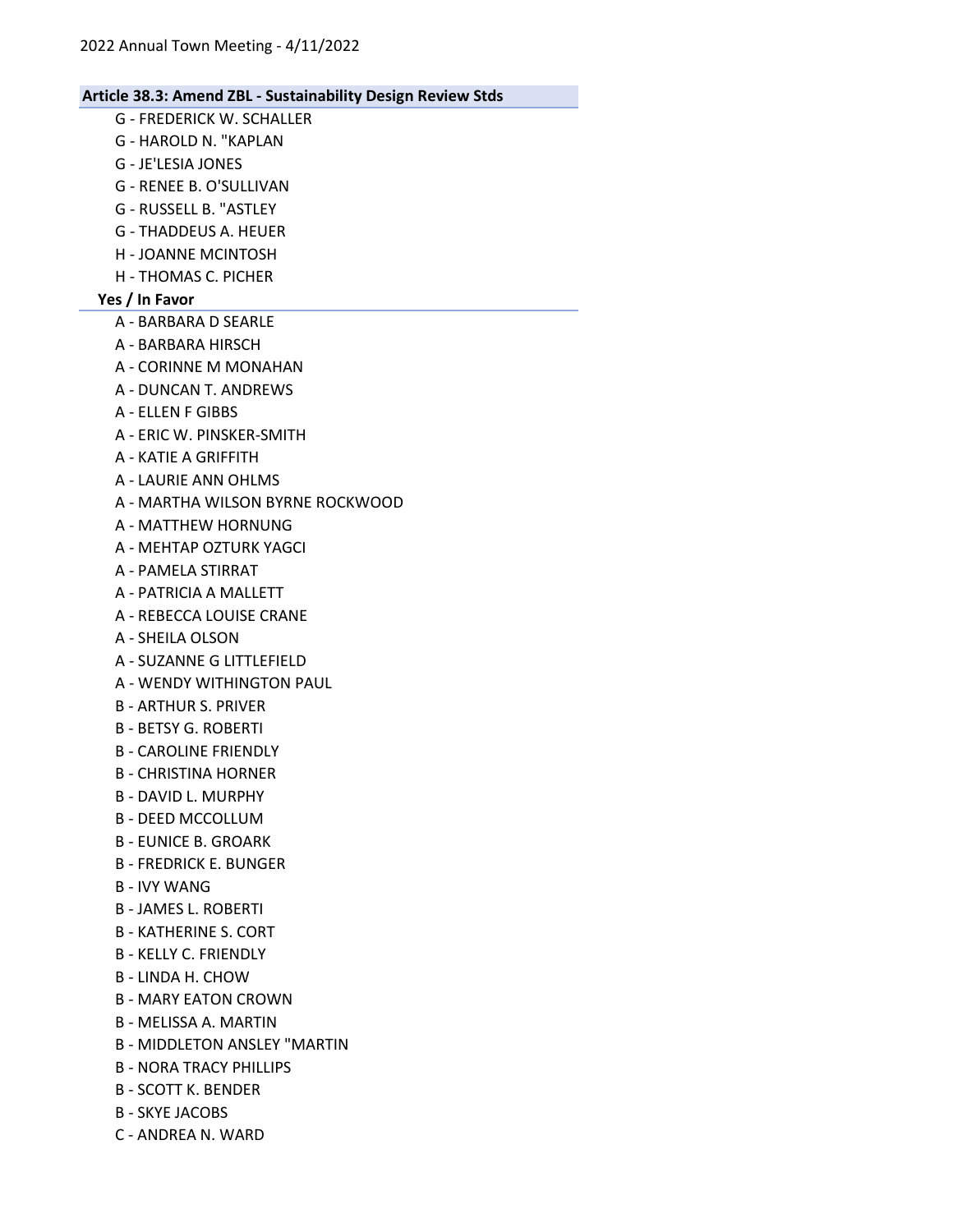- C ANN M. HOWLEY
- C ANN WELKE RAPPAPORT
- C BEATRICE BEZMALINOVIC DHEBAR
- C CHRISTINE S. MIZZI
- C ELIZABETH LASHWAY
- C HOLLY M. GRACE
- C HYUN SOOK RYU SONG
- C KATE MCGEOUGH
- C LEANNE J. LEIBMAN
- C LINDA OLIVER GRAPE
- C LOIS C. SULLIVAN
- C LUCIENNE V. RONCO
- C MARTIN JAY "MCHALE
- C MORRIS RUSTY KELLOGG
- C PAMELA POSEY
- C SARA H. RAVERET
- C SARAH H. PEDERSEN
- C SHARON L. GRAY
- C SUSAN K. MAGGIONI
- C THOMAS H. ULFELDER
- D ANN-MARA S. LANZA
- D CAROL ALMEDA-MORROW
- D CRAIG EDWARD MACK
- D DEREK B. REDGATE
- D DIANE E. HALL
- D ELIZABETH SULLIVAN WOODS
- D GAIL FRANCES SULLIVAN
- D ILLANA S. NISSENBAUM
- D JOHN D. LANZA
- D JOHN SCHULER
- D LAURA ROBERT-FRAGASSO
- D LAURA SCHOTSKY OLTON
- D LINA EVE VITA MUSAYEV
- D LORI A. FERRANTE
- D MARGIE PALLADINO
- D MARK B. BENJAMIN
- D MASON R. SMITH
- D MAURA MURPHY
- D QUENTIN S. PRIDEAUX
- D SANDRA SABA JOSEPH
- D STEPHEN G. MURPHY
- D W. ARTHUR "GARRITY
- E CAREN PARKER
- E JACQUI VAN LOOY
- E JESSICA BETH GRAHAM
- E JOAN GAUGHAN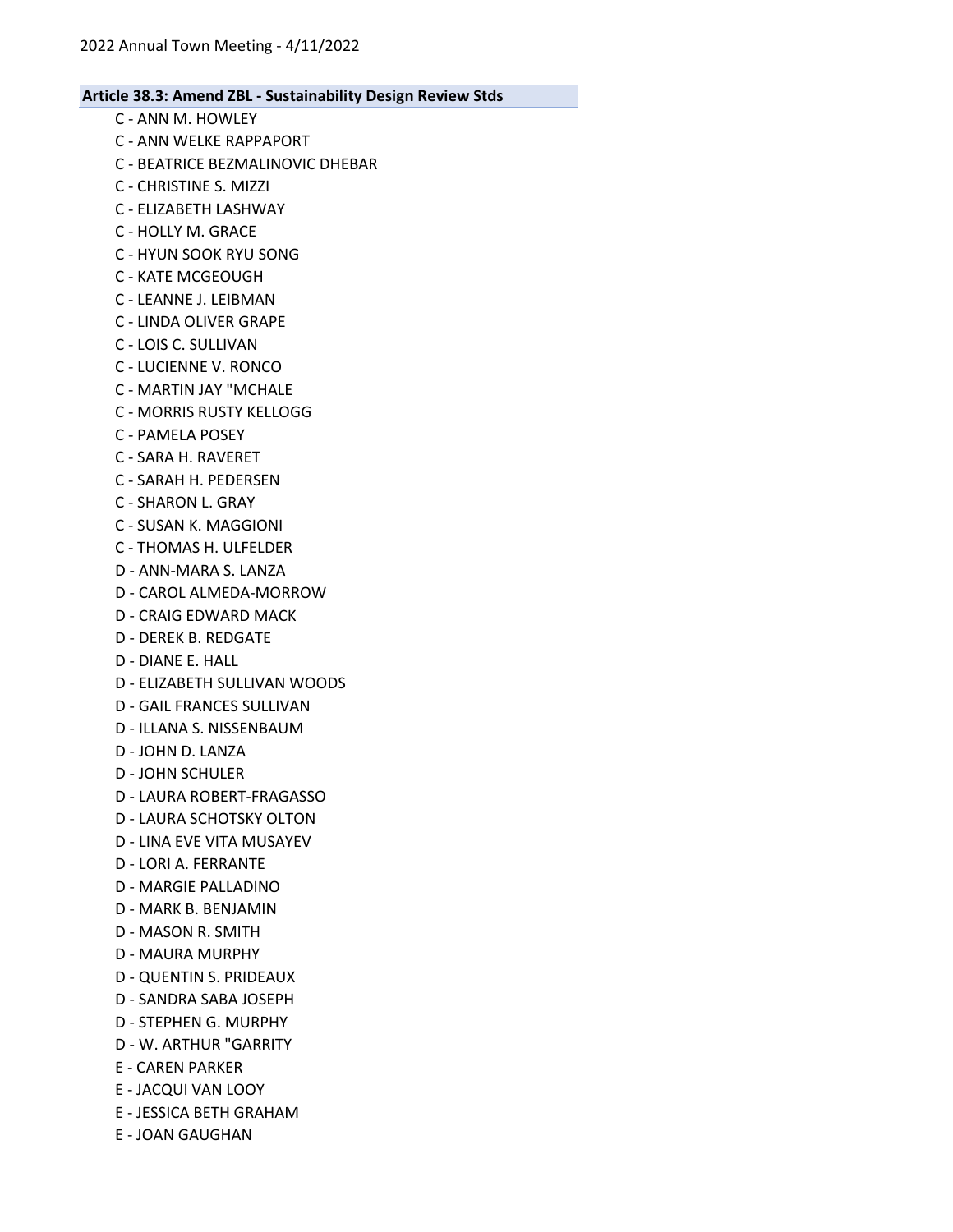- E KATHERINE K. MACDONALD E - KATHERINE L. "BABSON E - KEVIN J. MACDONALD E - LAURENCE D. SHIND E - LISE M. OLNEY E - MARLA L. ROBINSON E - MARY GARD E - NANCY L. GOODEN WESTENBERG E - NEAL R. GOINS E - PAUL A. CRAMER E - RAINA C. MCMANUS E - RANI ELWY E - REGINA C. LAROCQUE E - SUSAN E. RYAN E - THOMAS J. MACDONALD E - TIMOTHY W. FULHAM E - WENDY A. HAERING-ENGELS E - WENDY S. BECK VON PECCOZ F - ANNE P. COHEN F - C. MADISON "RILEY F - CHRISTINE SWENSON LAWRENCE F - CYNTHIA C. EDWARDS F - ELAINE M. PUTNAM F - ELIZABETH LANGE F - ELIZABETH MAY F - ERIC M. CARLSON F - FREDERIC W. RIPLEY F - HOPE CROSIER F - JAY PROSNITZ F - MICHAEL ANDREW LICATA F - MICHAEL J. MASTRIANNI F - MICHELE DRAGON LIVINGSTON F - NICHOLE ANN BERNIER F - NIKI BRINKMAN-OFENLOCH F - PRUDENCE B. HAY F - SALVATORE "DEFAZIO F - SARA A. JENNINGS F - SHELLY WARD F - SUSAN KAGAN LANGE
- F VICTORIA J. OSTLER
- F VIRGINIA LEE FERKO
- G ALICE HANLON PEISCH
- G ANDREW A. WILSON
- G DIANE CAMPBELL
- G DOUGLAS W. SMITH
- G EDWARD D. FOLLAND